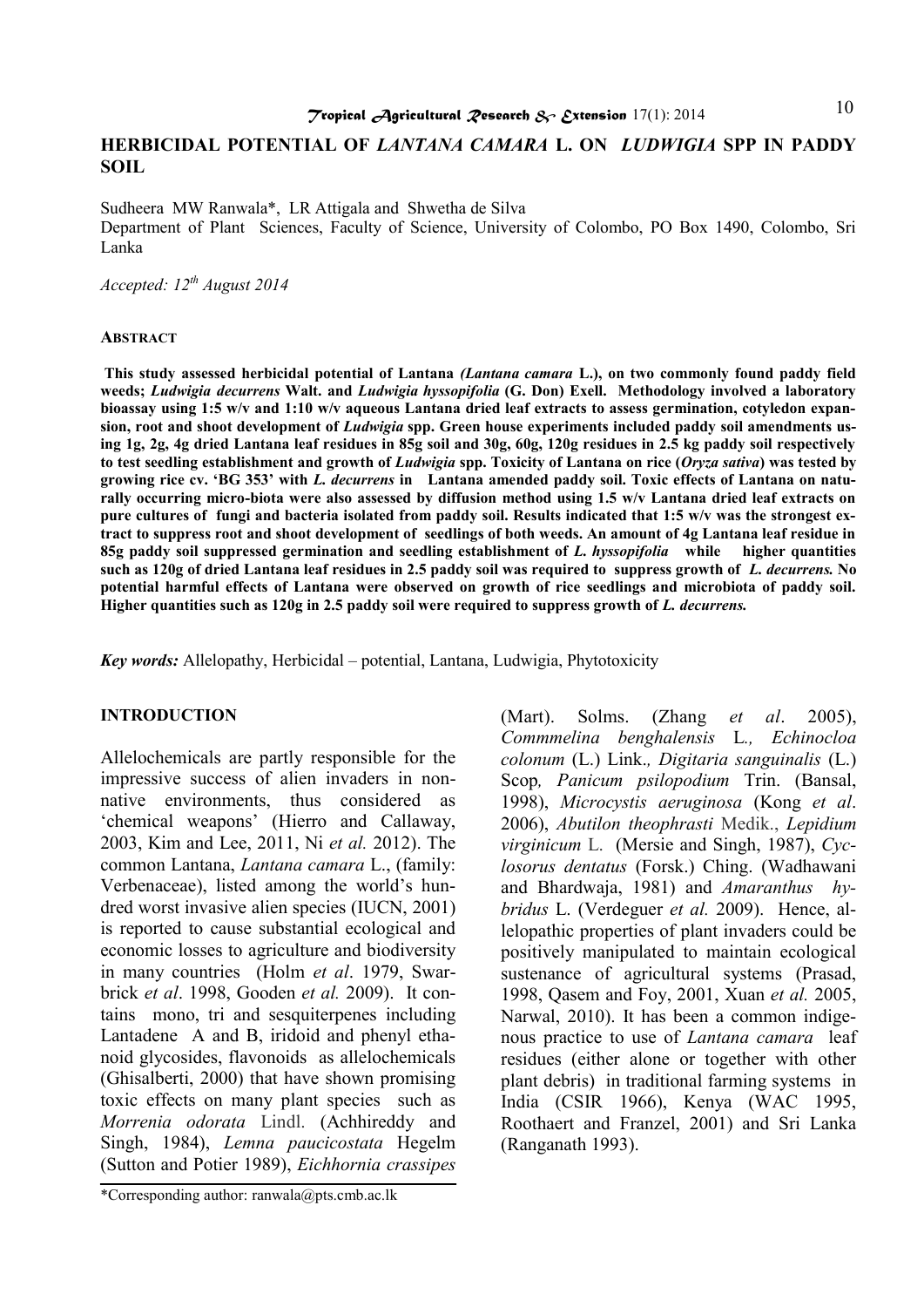Such usage also provide opportunities to control populations and manage the spread of alien plant invaders at a minimum cost (Saha *et al*. 2007).

The present work aims to explore further the herbicidal properties of *Lantana camara*  (Lantana) by describing toxic effects produced by aqueous leaf extracts and dried leaf residues on seed germination, cotyledon expansion, seedling establishment and growth of two noxious broad leaved paddy field weeds *Ludwigia decurrens* Walt. and *Ludwigia hyssopifolia* (G. Don) Exell., that prevail in wet lowland paddy fields of South East Asia including Sri Lanka (Chandrasena 1988). Investigations also included identification of any potential harmful effects of Lantana on a popular low country grown direct- seeded rice cultivar (*Oryza sativa* cv. 'BG 353') and naturally occurring bacteria and fungi species found in herbicide free paddy soil obtained from fields of Borelesgamuwa area of the Western Province, Sri Lanka.

#### **MATERIALS AND METHODS**

# **Germination and seedling development of**  *Ludwigia* **spp exposed to Lantana leaf extracts**

According to preliminary laboratory trials, weights of 200g and 100g of air dried mature Lantana leaves each were soaked in 1000 ml distilled water at 10<sup>o</sup>C for 7 days and 1:5 (w/v) and 1:10 (w/v) aqueous filterates were obtained. Half of each solution was boiled under a Bunsen gas flame for 5 minutes to identify any changes of the filterate. More than two thousand *L. decurrens* and *L. hyssopifilia*  seeds were hand picked from mature capsules, rinsed under running tap water in muslin bags for twenty minutes and blotted dried. Seeds were placed (10 per Petri plate) on dry filter paper (No. 1 Whatmann International, Maidstone UK) lined on 9 cm diameter glass Petri plates. The experiment was conducted according to a completely randomized design with 20 replicates at  $30\pm1$  <sup>0</sup>C under 12h day- length conditions. Seeds were subjected to treatments

(1:10 boiled extract, 1:10 unboiled extract, 1:5 boiled and 1:5 unboiled extracts) by moistening the filter papers daily with an equal volume of appropriate solutions. Seeds treated with distilled water were used as the control. Seed germination (radicle length of  $\geq 2$  mm) was recorded until no germination was observed for three consecutive days. Lengths of shoots and roots of the germinated seedlings were measured and the number of seedlings with expanded cotyledons was recorded on the 19<sup>th</sup> day after germination.

# **Germination and/or seedling emergence of**  *Ludwigia* **spp in paddy soil amended with Lantana leaf residues**

Germination of *Ludwigia* seeds in paddy soil containing different quantities of Lantana leaf residues was monitored in a greenhouse at  $29\pm1$  <sup>0</sup>C under 12h day length conditions. Dried Lantana leaf residues weighing 1g, 2g and 4g were each mixed with 85 g of pesticide free paddy soil (sandy loam in texture, pH 5.14 at 1:25 water, Organic matter 1.3%, Oslens's Phosphorous 6.5 ppm) in plastic pots (65 mm in diameter and 35 mm in height) to obtain different soil residue combinations. The ratio of residue: soil has been chosen in previous experiments (Madushani and Ranwala, 2004, Chaturani and Ranwala, 2005). Each pot had 10 weed seeds of either species. Controls contained paddy soil without Lantana residues. Another set of pots containing Lantana residues was kept without seeds of test species to monitor the seedling establishment of the existing seed bank of paddy soil. Pots were arranged in completely randomized design with 10 replicates and kept moist throughout. Emergence of seedlings from introduced seeds of test species and paddy soil seed bank was monitored for 22 days.

## **Growth of** *L. decurrens* **seedlings in leaf residue amended paddy soil (with or without rice plants)**

The experiment was designed to monitor the growth of *L. decurrens* which was able to establish seedlings in soil containing dried Lan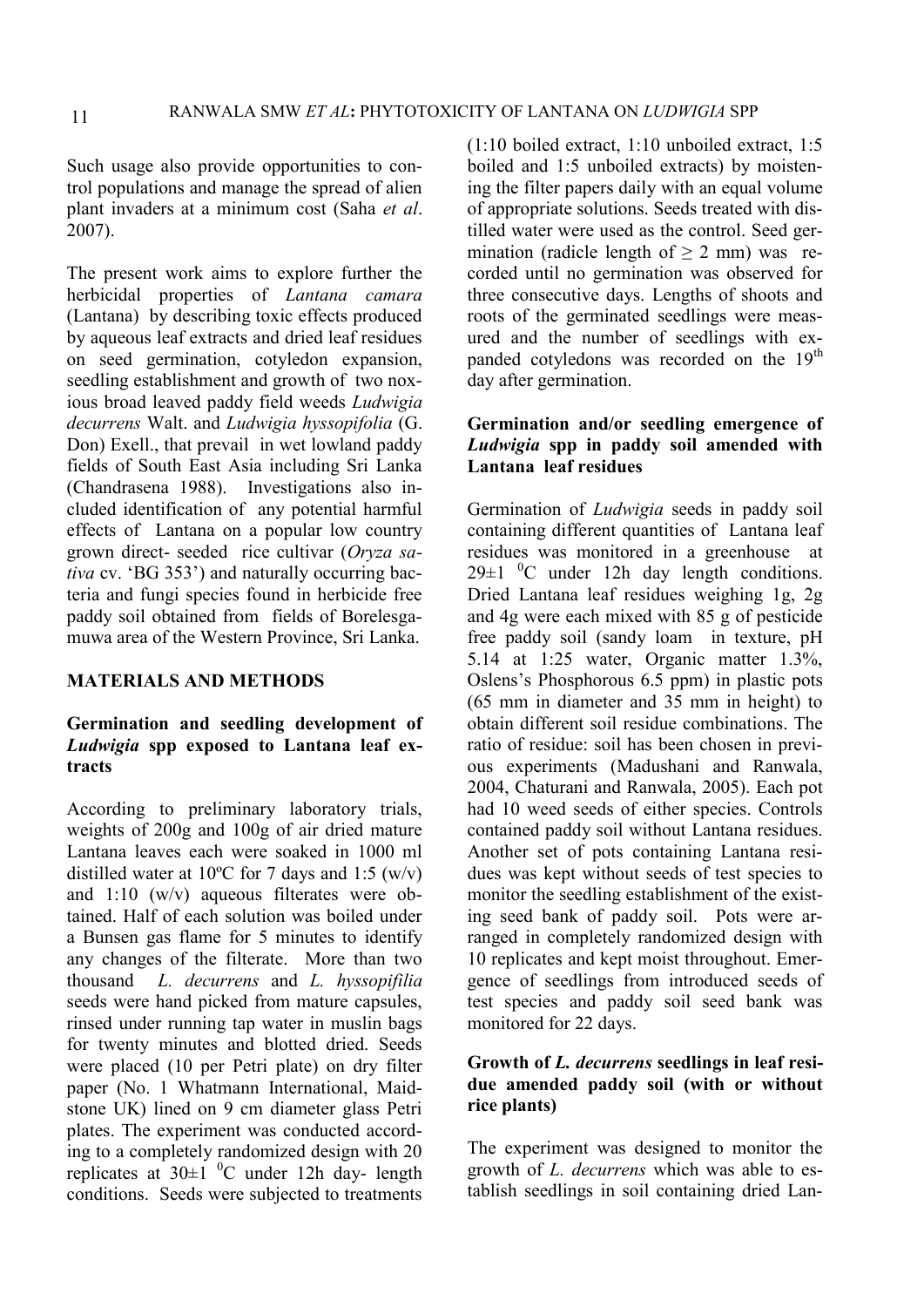tana leaf residues. Here too, the ratio of residue: soil was maintained as same above but higher quantities of materials were used. Thus, Lantana leaf residues weighing 30 g, 60 g and 120 g were each mixed with 2.5 kg of paddy soil in a total of 50 pots (380 mm in diameter and 120 mm in height). The control contained paddy soil without Lantana residues. To each pot, five 4 week old *L. decurrens* seedlings (raised in trays in green house conditions up to an approximately 5cm height) were introduced. Each treatment was replicated ten times. Pots were arranged in completely randomized design and plants were kept moist throughout. Plant height and leaves per plant was recorded for *L. decurrens* seedlings weekly for six weeks (so as to be equivalent with critical period of rice) and the total dry weight was obtained. The same methodology was followed for *L. decurrens* grown in pots (five 4 week old weed seedlings) with one 2 week old rice plant of the same height (raised in trays in green house conditions) belonging to cultivar 'BG 353', one of the popular cultivars used for directseeded rice cultivations in wet lowlands of Sri Lanka. Additionally, plant height, leaves per plant and biomass of rice seedlings was also measured at the end of six weeks to identify any toxic effects of Lantana on growth of rice.

# **Effects of Lantana on bacteria and fungi of paddy soil**

For isolation of naturally occurring fungi and bacteria, a dilution series of paddy soil suspensions was prepared and 0.1 mL aliquots of  $10^{-1}$ ,  $10^{-2}$ ,  $10^{-3}$ ,  $10^{-4}$  and  $10^{-5}$  dilutions were introduced separately to sterile Potato Dextrose Agar (PDA) and Nutrient agar (NA) media supplemented with Tetracyclin (3µL/mL) and Chloramphenicol (1µL/mL) respectively. The pH was adjusted to 5.14 and incubated at  $37^{\circ}$ C for 7 days. The fungi were purified at 37°C on sterile PDA slants while bacteria were isolated in standard nutrient broths (Carter & Gregorich, 2007) and separately stored at  $37^{\circ}$ C. Culture collections of bacterial (*Streptococcus* sp., *Staphylococcus* sp and *Bacillus* sp.) and fungal (*Aspergillus* sp., Trichoderma sp. and *Fusarium* sp.) obtained from the Department of Plant Sciences, University of Colombo were used as references. Unboiled Lantana (dried) leaf extract (1: 5 w/ v) was introduced to bacterial and fungal cultures containing 5 replicates each. Well diffusion method was used for bacteria cultured on NA as described by Booth (1971). Petri plates were incubated at  $37^{\circ}$ C for 20 hrs. Disc diffusion method (Murray *et al*. 1995) was used to assess toxicity on soil fungi incubated at  $30\pm 1^0C$  for 72 h. Appearance of clear inhibition zones on NA and PDA plates in the presence of *L. camara* extract was considered as a toxic effect produced by Lantana.

All data sets were separately subjected to Analysis of Variance (ANOVA) using software SPSS (version 10) and the significance among treatments was tested using Least Significant Difference (LSD) at 0.05 probability level.

# **RESULTS**

# **Effect of Lantana leaf extract on germination and seedling development of** *Ludwigia* **spp.**

Germination, cotyledon expansion, elongation of roots and shoot growth of *Ludwigia* spp. varied between boiled and unboiled Lantana extracts and of the test species.

The Final Germination Percentage (FGP) of *L. decurrens* was significantly increased when seeds were in contact with Lantana leaf extract while germination of *L. hyssopifolia* seeds depended upon the strength of the Lantana extract of the medium. A higher strength  $(1:5)$  of Lantana extract significantly  $(P<0.05)$ inhibited germination (the boiled extract showing a greater inhibition) and the lower strength (1:10) stimulated germination indicating a higher FGP over the control.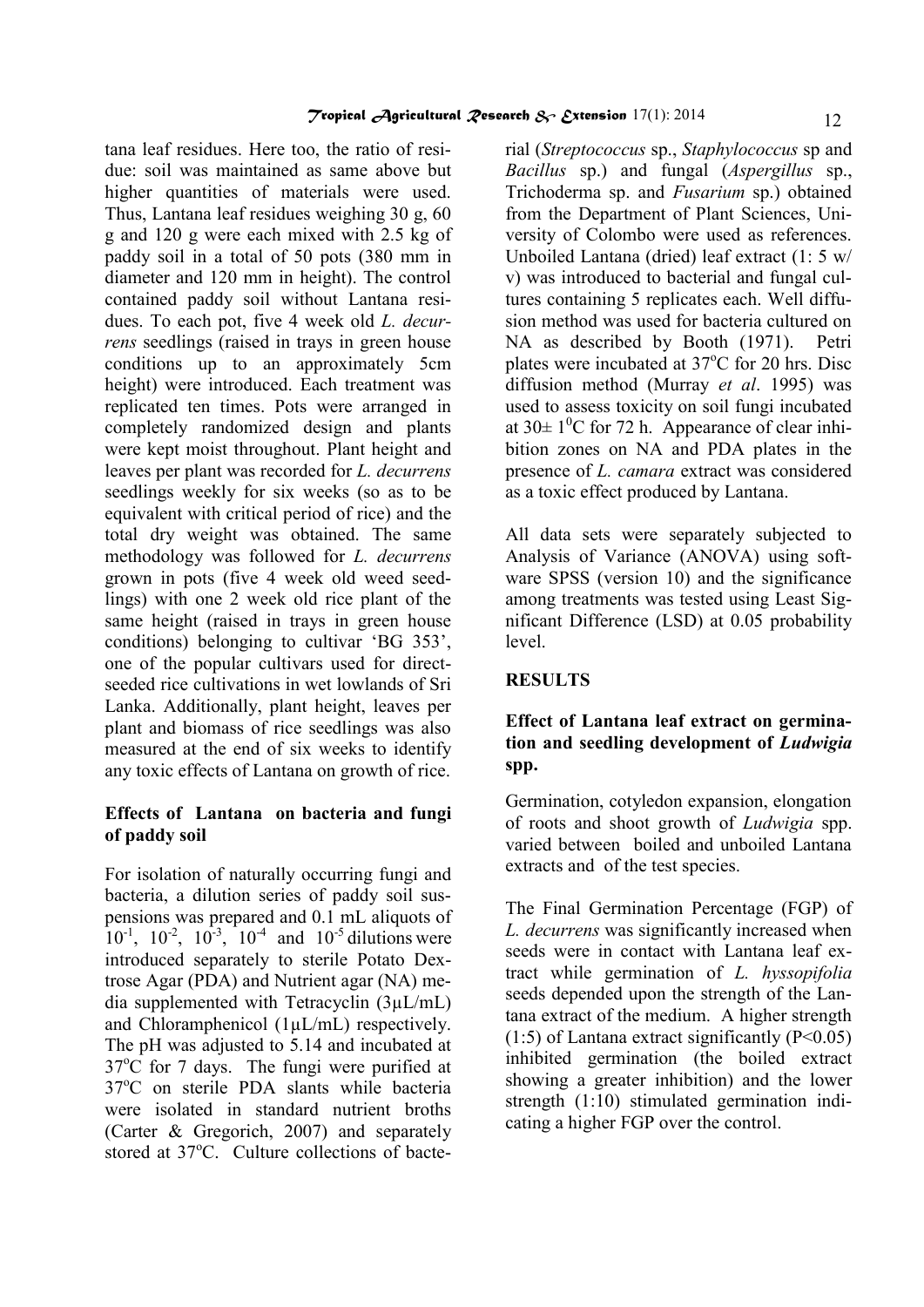**Table 1. Final Germination Percentage of** *L. decurrens* **and** *L. hyssopifolia* **seeds and Percentage cotyledon expansion, root and shoot lengths of** *L. decurrens* **and** *L. hyssopifolia* **seedlings exposed to aqueous Lantana leaf extract under laboratory conditions. Values are means of 20 replicates. Standard errors are given in parentheses at P<0.5 level.** 

| <b>Treatment</b><br>(Lantana | <b>Final Germination Per-</b><br>centage |                      | Percentage of seedlings with<br>expanded cotyledons |                        | Average root length (mm) |                              | Average shoot length(mm) |                       |
|------------------------------|------------------------------------------|----------------------|-----------------------------------------------------|------------------------|--------------------------|------------------------------|--------------------------|-----------------------|
| extract)                     | L. decurrens L. hyssopifolia             |                      | L. decurrens                                        | L. hyssopifolia        |                          | L. decurrens L. hyssopifolia | L. decurrens             | L. hyssopifolia       |
| Control                      | $29.00^{ x,p}$                           | $68.00^{ x,p}$       | $24.50^{x,p}$                                       | 64.00 $^{x,p}$         | $03.13^{ x,p}$           | 23.2 x.p                     | 03.99 x,p                | $37.30 \times P$      |
|                              | $(\pm 0.40)$                             | $(\pm 0.37)$         | $(\pm 0.32)$                                        | $(\pm 0.87)$           | $(\pm 0.03)$             | $(\pm 0.21)$                 | $(\pm 0.003)$            | $(\pm 0.31)$          |
| $1:10$ Un-                   | $47.00^{y,q}$                            | 88.00 <sup>y,q</sup> | $31.50^{x,q}$                                       | $64.50$ <sup>x,q</sup> | $00.14$ <sup>y,q</sup>   | 07.60 <sup>9, q</sup>        | 03.07 <sup> y,q</sup>    | 30.00 <sup>9, q</sup> |
| boiled                       | $(\pm 0.56)$                             | $(\pm 0.27)$         | $(\pm 0.53)$                                        | $(\pm 0.49)$           | $(\pm 0.008)$            | $(\pm 0.02)$                 | $(\pm 0.02)$             | $(\pm 0.11)$          |
| 1:10                         | 40.50 <sup>y,q</sup>                     | 81.00 <sup>y,q</sup> | $16.00^{x,q}$                                       | $56.50$ <sup>x,q</sup> | 00.09 <sup> y,q</sup>    | 05.40 <sup>y,q</sup>         | 02.59 <sup> y,q</sup>    | 17.80 <sup>y,q</sup>  |
| <b>Boiled</b>                | $(\pm 0.39)$                             | $(\pm 0.28)$         | $(\pm 0.33)$                                        | $(\pm 0.54)$           | $(\pm 0.006)$            | $(\pm 0.01)$                 | $(\pm 0.01)$             | $(\pm 0.07)$          |
| $1:5$ Un-                    | 41.00 $^{y,q}$                           | 50.00 $2.9$          | $25.00^{x,q}$                                       | $00.50$ <sup>y,q</sup> | $01.05$ <sup>z,q</sup>   | 03.10 <sup>y,q</sup>         | $00.00^{2, q}$           | $12.40^{2,9}$         |
| boiled                       | $(\pm 0.40)$                             | $(\pm 0.39)$         | $(\pm 0.14)$                                        | $(\pm 0.05)$           | $(\pm 0.004)$            | $(\pm 0.02)$                 | $(\pm 0.00)$             | $(\pm 0.06)$          |
| 1:5 Boiled                   | 38.00 <sup>y,q</sup>                     | $30.50^{2,r}$        | $0.00^{2,q}$                                        | $00.50$ <sup>y,q</sup> | $01.21^{z,q}$            | $0600^{y,q}$                 | $00.00^{2, q}$           | $04.90^{2,9}$         |
|                              | $(\pm 0.46)$                             | $(\pm 0.39)$         | $(\pm 0.00)$                                        | $(\pm 0.05)$           | $(\pm 0.005)$            | $(\pm 0.02)$                 | $(\pm 0.00)$             | $(\pm 0.02)$          |

Superscripts  $x,y,z$  and  $p,q,r$  in a column show significance between concentrations and boiled- unboiled nature of the extract respectively at  $P \le 0.05$  significant level

Further contact of germinated *Ludwigia* seeds with Lantana extract affected cotyledon expansion of young seedlings. The boiled higher strength (1:5) was much effective in inhibiting expansion of cotyledons in both *Ludwigia* spp while the unboiled extract of the same strength inhibited cotyledon expansion only in *L. hyssopifolia*. Boiling of the Lantana extract had no effect on elongation of roots and shoots. Nevertheless, higher strength of the Lantana extract produced significant suppressive effects on shoot growth than root growth of young *Ludwigia* seedlings (Table 1).

### **Effect of Lantana leaf residues on seedling emergence of** *Ludwigia* **spp.**

Seedling emergence of *L. decurrens* was not affected due to the addition of Lantana residues to paddy soil while that of *L. hyssopifolia* seeds showed a significant suppression when residues were added over and above 2g per 85g to paddy soil. Seedling emergence of monocotyledon and dicotyledon weeds from the existing seed bank of paddy soil showed a decreasing trend with increasing weights of *L. camara* residues (Table 2).

**Table 2. Seedling emergence of** *L. decurrens, L. hyssopifolia* **and associated other weeds exposed to different weights of Lantana residue in soil under glasshouse conditions. Values are means of 20 replicates. Standard errors are given in parentheses at P<0.5 level.** 

| Seedling                   |                                    |                             | Lantana Leaf Residue in paddy soil (g) |                                    |
|----------------------------|------------------------------------|-----------------------------|----------------------------------------|------------------------------------|
| emergence                  | Control                            |                             |                                        |                                    |
| L. decurrens               | $40.00^x$                          | $47.00^x$                   | $59.00^x$                              | $57.00^x$                          |
| (%)                        | $(\pm 0.47)$                       | $(\pm 0.67)$                | $(\pm 0.91)$                           | $(\pm 0.63)$                       |
| L. hyssopifolia<br>(%)     | $90.00^x$<br>$(\pm 0.47)$          | $85.00^x$<br>$(\pm 0.50)$   | 47.00 <sup>y</sup><br>$(\pm 0.76)$     | $11.00^z$<br>$(\pm 0.38)$          |
| Monocotyledon<br>seedlings | $35.67^x$<br>$(\pm 0.38)$          | $42.83^{x}$<br>$(\pm 0.42)$ | 29.50 <sup>y</sup><br>$(\pm 0.23)$     | $17.33^{z}$<br>$(\pm 0.17)$        |
| Dicotyledon<br>seedlings   | 43.50 <sup>x</sup><br>$(\pm 0.47)$ | $27.17^{x}$<br>$(\pm 0.40)$ | $15.33^{x}$<br>$(\pm 0.20)$            | 09.17 <sup>y</sup><br>$(\pm 0.15)$ |

Superscripts  $x,y,z$  in a row indicate significance between treatments at  $P \le 0.05$  significant level

### **Effect of Lantana residues on growth of** *L. decurrens* **seedlings grown with or without rice**

Although *L. decurrens* seedlings were able to survive in a paddy soil growing medium containing Lantana leaf resides, their growth, in terms of height, leaf and biomass production was significantly decreased when a higher weight of Lantana residues (60g and 120g ) were mixed with paddy soil.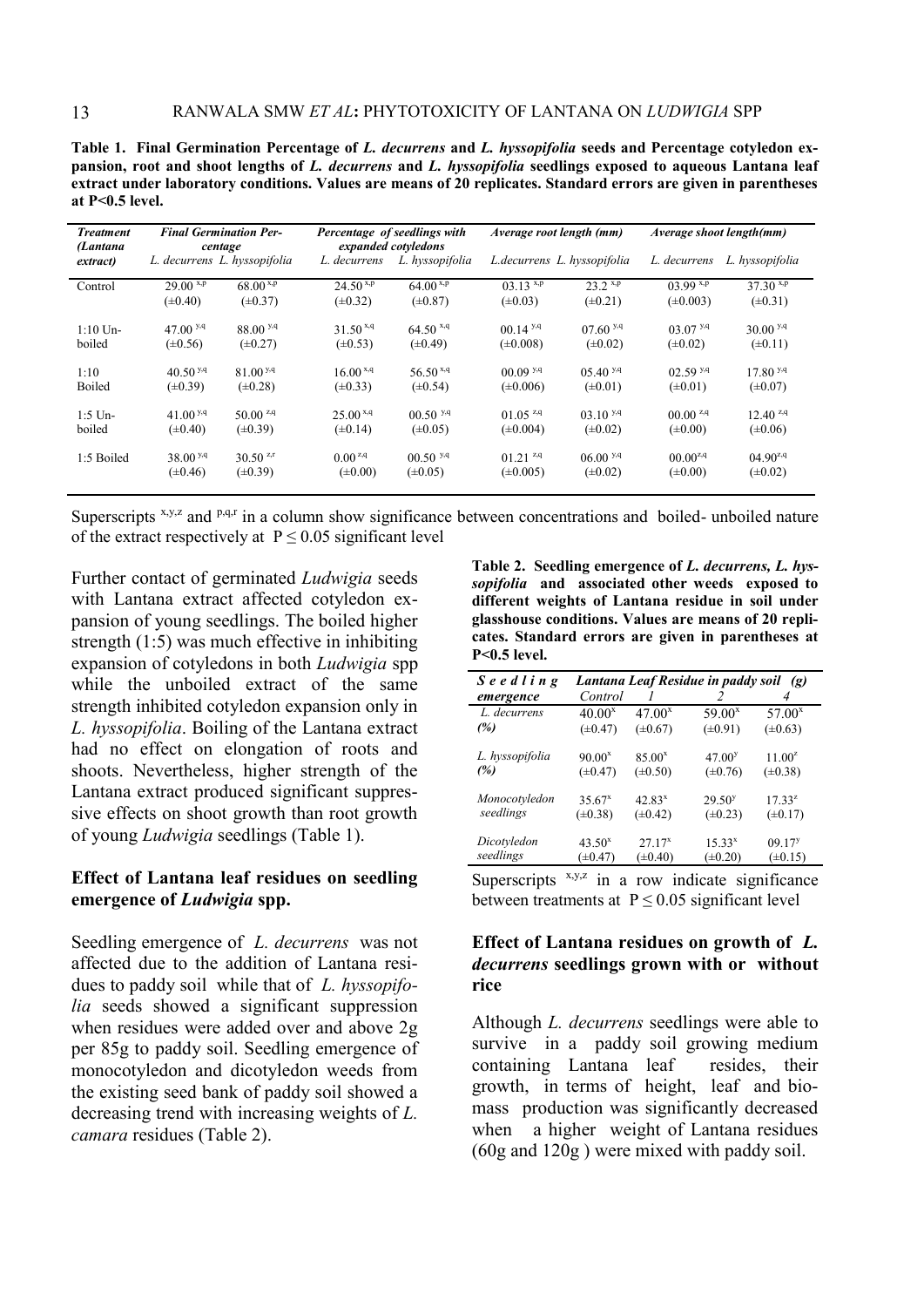However presence of the rice plants in the growing medium favoured growth of *L. decurrens* rather grown alone. There was no change in leaf production and biomass of rice plants grown with *L. decurrens* in a medium containing different weights of Lantana resides (Table 3, Figures 1and 2).

#### **Effect of Lantana on bacteria and fungi in paddy soil**

Pure cultures of two soil bacteria and three soil fungi were isolated from paddy soil. No clear inhibition zones were observed in any of these species when *L. camara* leaf extract was in contact with the microbes. The observations were same with known bacteria: *Streptococcus* sp., *Staphylococcus* sp. and *Bacillus* sp. and known fungi: *Aspergillus* sp., *Trichoderma* sp. and *Fusarium* sp. Remarkable antimicrobial activity was recorded only by the antibiotic and antifungal solutions (Table 4).

> 20 18 number of leaves control 12<br>10 .30 g .60 g  $-120g$  $\omega$  1  $w2$  $w3$   $w4$ w5 w6 Number of weeks

**Table 3. Dry weight** *L. decurrens* **seedlings and growth performance of rice seedlings grown in paddy field soil mixed with different weights of Lantana. Values indicate averages of 6 week old 50 plants for** *L. decurrens* **and 10 plants for rice. Standard errors are given in parentheses at P < 0.5 level.** 

|                                                                              | Lantana Leaf Residue in paddy soil<br>(g) |                                     |                                    |                                   |
|------------------------------------------------------------------------------|-------------------------------------------|-------------------------------------|------------------------------------|-----------------------------------|
|                                                                              | Control                                   | 30                                  | 60                                 | 120                               |
| Dry weight (g) of<br>L. decurrens<br>seedlings<br>grown without rice         | $0.31^{x}$<br>$(\pm 0.07)$                | $0.69$ <sup>y</sup><br>$(\pm 0.18)$ | $0.02^{x}$<br>$(\pm 0.02)$         | 0.01 <sup>x</sup><br>$(\pm 0.01)$ |
| grown with rice                                                              | $1.24^{x}$<br>$(\pm 0.03)$                | $0.76^{x}$<br>$(\pm 0.01)$          | $0.28^{y}$<br>$(\pm 0.01)$         | $0.04^y$<br>$(\pm 0.00)$          |
| Growth perform-<br>ance of rice seed-<br>lings<br>Number of leaves/<br>plant | 4 .10 $^{x}$<br>$\pm 0.18$                | 4.90 <sup>x</sup><br>$(\pm 0.18)$   | 4.80 <sup>x</sup><br>$(\pm 0.13)$  | 4.80 <sup>x</sup><br>$(\pm 0.13)$ |
| Plant height (cm)                                                            | 31.85 <sup>x</sup><br>$(\pm 1.01)$        | 31.30 <sup>x</sup><br>$(\pm 1.85)$  | 26.20 <sup>x</sup><br>$(\pm 1.09)$ | $29.85^{x}$<br>$(\pm 0.61)$       |
| Total dry weight<br>(g)                                                      | $1.06^x$<br>$(\pm 0.01)$                  | $1.21^{x}$<br>$(\pm 0.01)$          | $0.90^{x}$<br>$\pm 0.01$ )         | $0.97^{x}$<br>$(\pm 0.02)$        |

Superscripts  $x,y,z$  in a row indicate significance between treatments at  $P \le 0.05$  significant level



**Figure 1. Number of leaves per plant of** *L. decurrens* **when grown with Lantana leaf residues (A) without rice plants (B) with rice plants. Values indicate averages of 50 plants**



**Figure 2. Plant height of** *L. decurrens* **when grown with Lantana leaf residues (A) without rice plants (B) with rice plants. Values indicate averages of 50 plants.**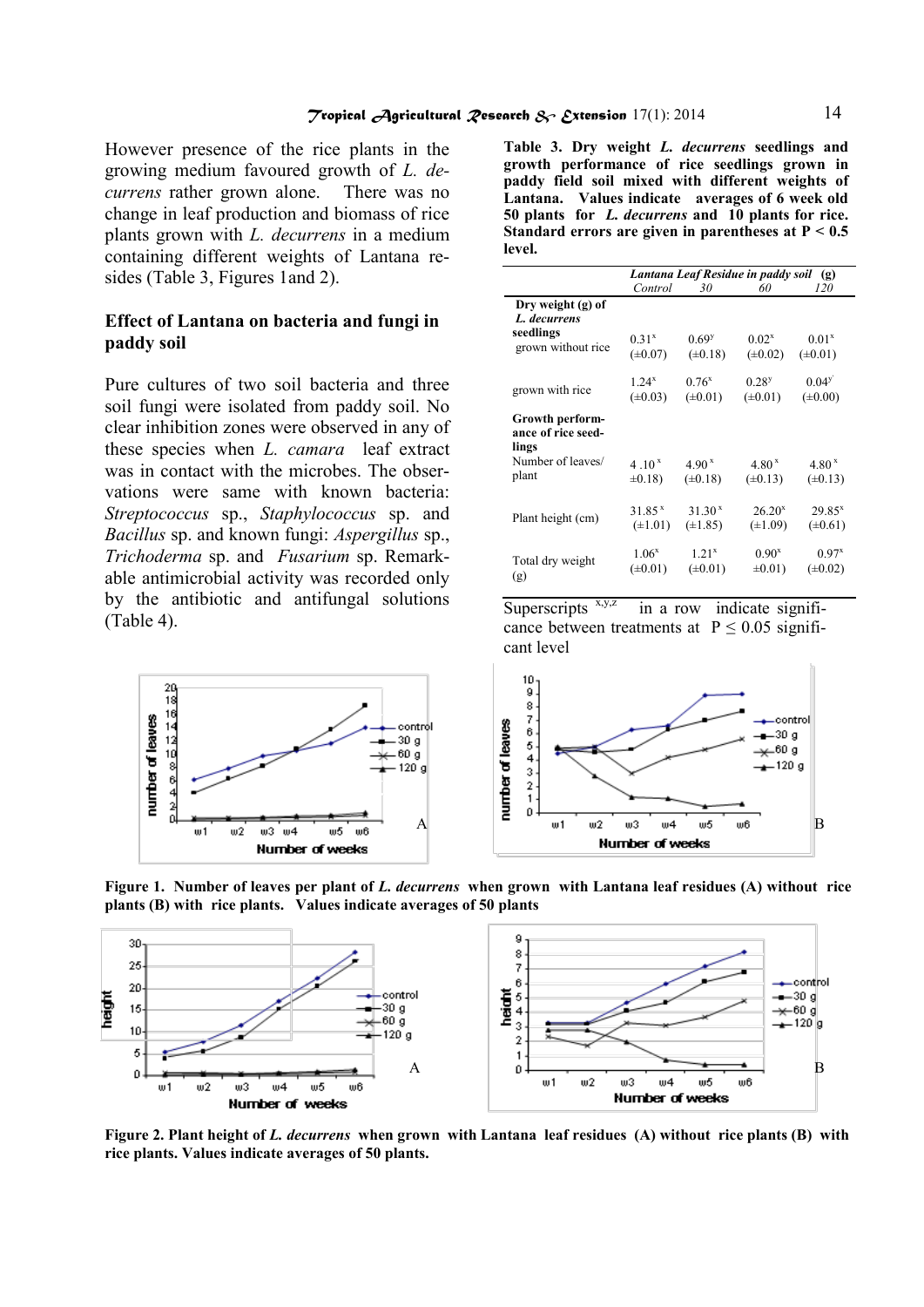| Soil microflora         | <b>Amocylin</b><br>(Img/mL) | Ketoconazole<br>$(2 \text{ mg}/Ml)$ | <b>Extract from undecomposed</b><br>Lantana residues |                          |
|-------------------------|-----------------------------|-------------------------------------|------------------------------------------------------|--------------------------|
|                         |                             |                                     | 1:5                                                  | 1:10                     |
| <b>Bacteria</b> species |                             |                                     |                                                      |                          |
| Isolate 1               | $***$                       | NA                                  |                                                      | $\overline{\phantom{a}}$ |
| Isolate2                | ***                         | NA                                  | ۰                                                    | $\overline{\phantom{a}}$ |
| Streptococcus sp        | ***                         | NA                                  |                                                      |                          |
| Staphylococcus sp       | $\ast$                      | NA                                  |                                                      |                          |
| Bacillus sp.            | *                           | NA                                  |                                                      |                          |
| <b>Fungal species</b>   |                             |                                     |                                                      |                          |
| Isolate 1               | NA                          | $\ast$                              |                                                      |                          |
| Isolate2                | NA                          | $\ast$                              |                                                      | $\overline{\phantom{a}}$ |
| Isolate 3               | NA                          |                                     | $\blacksquare$                                       | $\overline{\phantom{a}}$ |
| Aspergillus sp          | NA                          | $\ast$                              |                                                      |                          |
| Tricoderma sp           | NA                          | $\ast$                              |                                                      |                          |
| Fusarium sp             | <b>NA</b>                   | $\ast$                              | ۰                                                    | $\overline{\phantom{a}}$ |

**Table 4: Effect of** *L. camara* **extracts and antibiotic solution (Amocylin 1mg/mL) on soil bacteria and antifungal solution (Ketoconazole 2mg/mL) on soil fungi** 

Symbols \*\*\* and \* indicate high and low sensitivity respectively, - indicates insensitive status and NA, not applicable

# **DISCUSSION**

Growth suppressive responses of the two *Ludwigia* species, *L. hyssopifolia* and *L. decurrens* to aqueous Lantana leaf extracts and dried residues varied significantly with regard their identity and growth stage at which the treatments were imposed. Our results indicated that allelochemicals of Lantana could enhance seed germination of *Ludwigia* spp at 1: 5 and 1:10 w/v concentrations, but able to completely supress the establishment and growth of *L. hyssopifolia* seedlings via inhibiting elongation of root and shoots. In comparison, the phytotoxic effect of Lantana on *L. decurrens* was more effective at a later stage during seedling establishment and subsequent growth of seedlings. This indicated that *L. hyssopifolia* was much susceptible to allelopathic effects of Lantana than *L. decurrens.*  These results may correlate with their differences in germination ecology which in turn depends upon phylogenetic relationships of the genus (Fay and Duke, 1977, Wogu and Ugborogho, 2000), physiological and biochemical properties of the species (Kobayashi, 2004).

Phytotoxins often inhibit cell division and expansion (Tomaszewski and Thimann, 1966), often slowdown or stop photosynthesis and change the amount of chlorophyll and respiration of plants leading to death (Batish *et al*. 2002). Phytotoxic potential of Lantana was more pronounced when Lantana was applied in 'higher amounts' as concentration depended growth suppression has been a characteristic of allelopathic interactions (Ashrafi *et al.* 2008, Inderjit and Nilsen, 2003, Randhawa *et al.* 2002). The present study also supports this idea as a higher 'dose' of Lantana (more concentrated extract and/or more heavier weight of residues per unit weight of paddy soil) was found to be more effective for suppression of seedling growth and development of *Ludwigia* species as well as for the emergence of other associated weed seeds in paddy soil. Further, our results also revealed that boiling of the extract would be more effective in suppressing germination and cotyledon expansion of *Ludwigia* spp. However, the reasons for such an observation cannot be explained without further investigations. Boiling the extract would have also destroyed microorganisms in the extract enabling a clear vi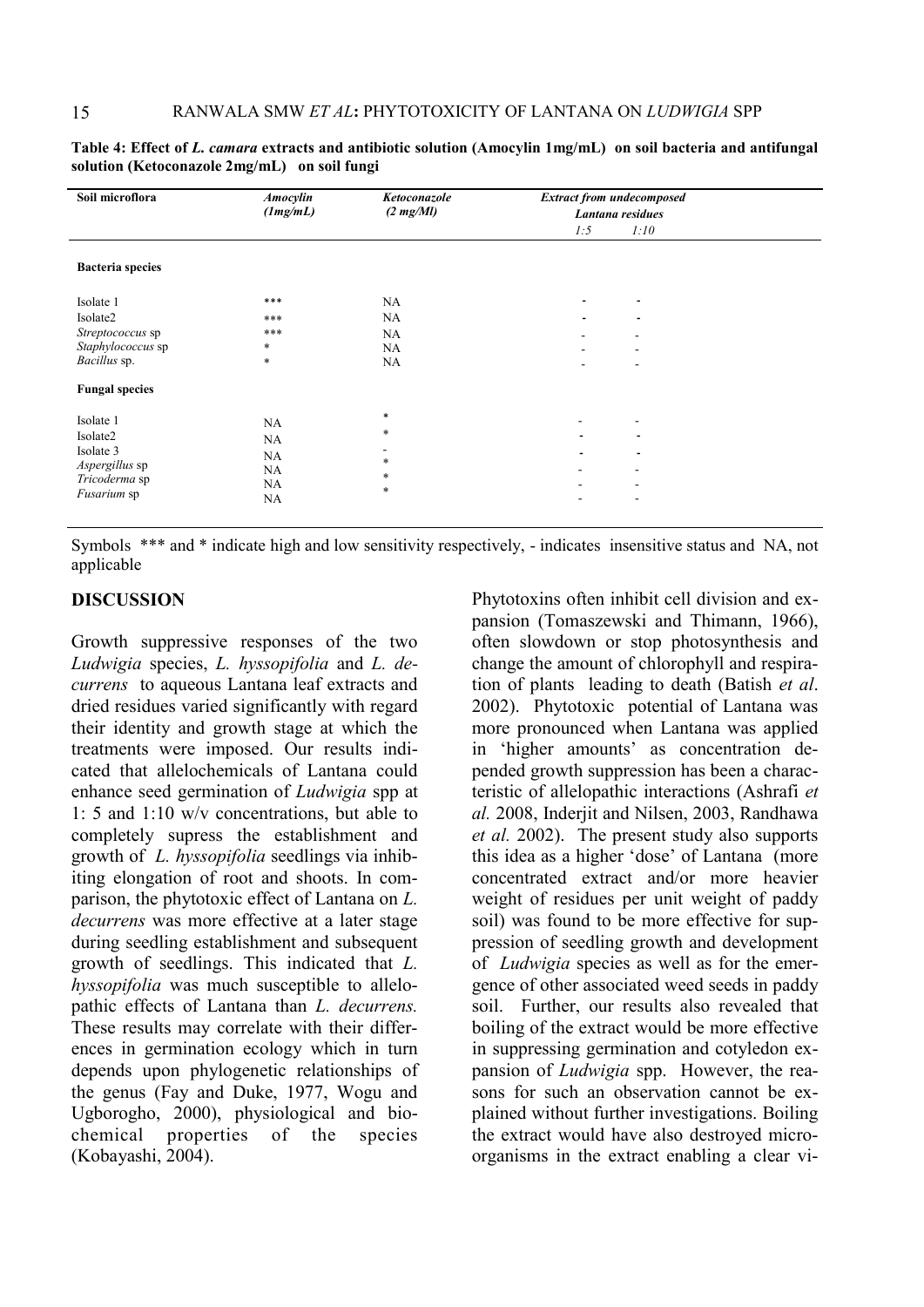sion of the allelopathic effects.

This work was also be in line with previous findings that crude extracts exhibit greater allelopathic effects than that produced by residues, as the visible changes are a result of reactions of different groups of chemical compounds directly leached out from tissues into the testing medium than the ones that are slowly released by decomposition to the environment (Inderjit and Callaway 2003). Compared to laboratory experiments, soil amendment experiments often interfere with chemical, physical and biological properties of soil and their dynamics in spatial and temporal scales (Bhowmik and Inderjith 2003, Inderjit 2001, Kobayashi, 2004). Therefore, visible effects of laboratory bioassays in allelopathy research may or may not always correspond with observations in either green house studies or in field (Inderjit and Nilsen, 2003). Nevertheless, the results of our laboratory study using crude extracts coincided with that of green house experiment to which crushed residues were directly incorporated, especially when higher amounts were used. However, field trials are recommended for recognizing promising results.

# **CONCLUSION**

The study exhibited potential herbicidal effects of *L. camara* on *Ludwigia* spp.in a paddy soil medium containing rice seedlings in their early growth stage equivalent to the critical period. Additionally, it was also shown that *L. camara* does not possess toxic effect towards micro biota of paddy soil. These findings strengthen evidence for herbicidal property of *L. camara* and suggest its possible applications towards development of bio-herbicidal mixtures for organic paddy production in Sri Lanka.

# **ACKNOWLEDGEMENT**

The financial assistance from National Science Foundation, Sri Lanka research grants RG/2005/ AG/ 06 and RG/2007/ AG/ 05 is greatly appreciated.

### **REFERENCES**

- Achhireddy NR and Singh M 1984 Allelopathic effects of Lantana (*Lantana camara*) on Milkweedvine (*Morrenia odorata*). Weed Science 32: 757-761.
- Ashrafi ZYS, Sadeghi H, Mashhadi R and Hassan MA 2008 Allelopathic effects of Sunflower (*Helianthus annus*) on germination and growth of wild Barley (*Hordeum spontaneum*). Journal of Agricultural Technology 4: 219-229.
- Bansal GL 1998 Allelopathic effect of *Lantana camara* on rice and associated weeds under midhill conditions of Himachal Pradesh, India. In: Olofsdotter, M (ed), *Allelopathy of Rice.* International Rice Research Institute, Phillipines.
- Batish DR, Singh HP, Saxena DB and Kohil RK 2002 Weed suppressing ability of parthnin, a sesquiterpene lactone from *Parthenium hysterophorus*. New Zealand Plant Protection 55: 218- 221.
- Bhowmik PC and Inderjit 2003 Challenges and opportunities in implementing allelopathy for natural weed management. Crop Protection 22: 661-671.
- Booth C 1971 Introduction of General Methods. pp 1-47, In: Booth C (ed.), *Methods in Microbiology*. Academic Press, London.
- Carter MR and Gregorich EG 2007 Soil Sampling and method of analysis, Second edition, Canadian Society of Soil Science. pp 342-345.
- Chandrasena JPNR 1988 *Ludwigia decurrens* Walt. A new rice field weed in Sri Lanka. Journal of National Science Council of Sri Lanka 16: 97-103.
- Chaturani HGK and Ranwala SMW 2005 Phytotoxicity of *Lantana camara* L. (Gandapana) residues on *Commelina diffusa* L. (Girapala), pp 22, In: Ra-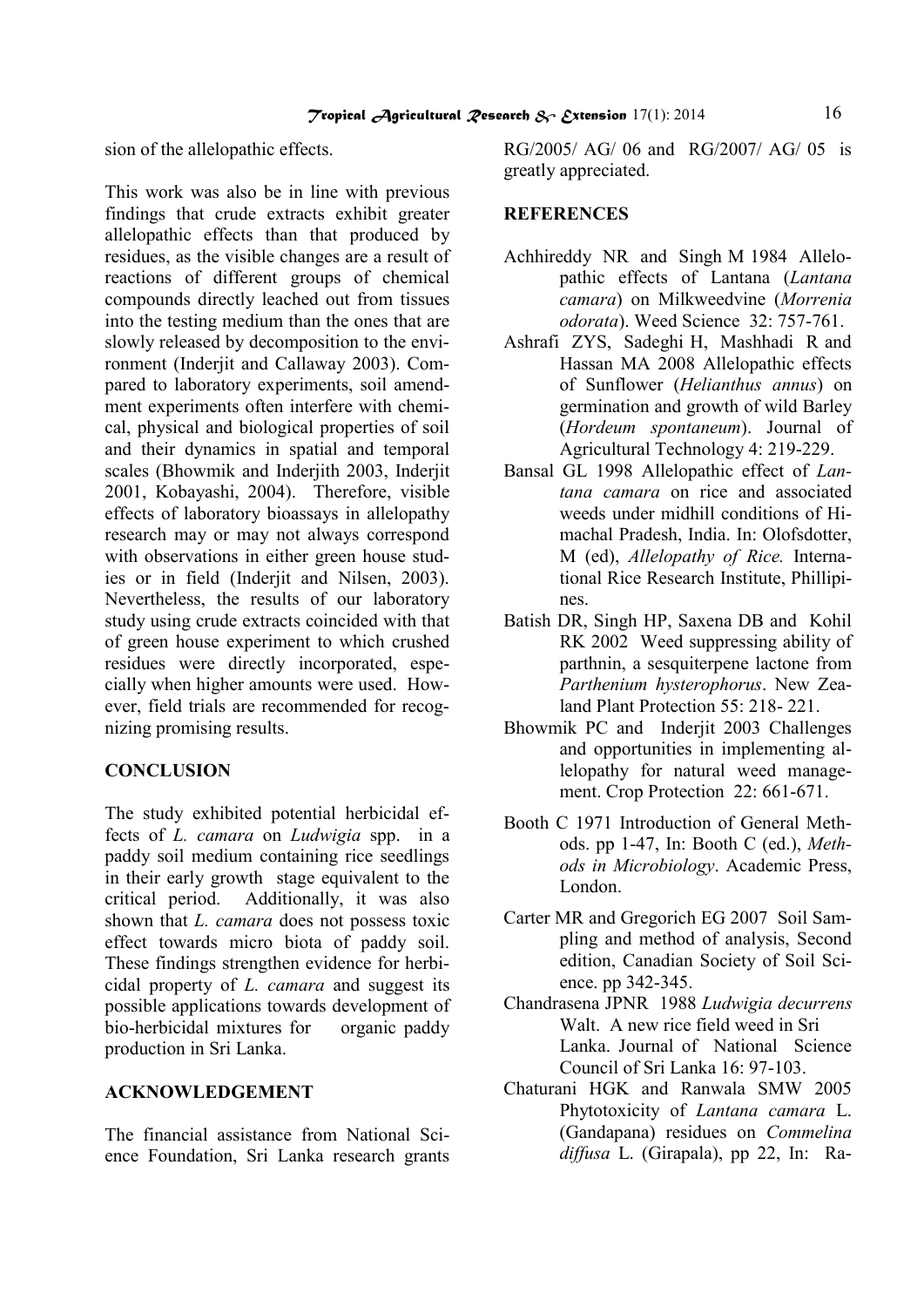nasinghe H (ed.), *Proceedings of the 25th Annual Sessions* Institute of Biology Sri Lanka.

- CSIR 1966 The Wealth of India Raw materials, Vol. VI, Council of Scientific and Industrial Research, India.
- Fay PK and Duke WB 1977 An assessment of allelopathic potential in *Avena* germplasm. Weed Science 25: 224- 228.
- Ghisalberti EL. 2000 *Lantana camara* L. (Verbenaceae), A review. Fitoterapia 71: 467-486.
- Gooden B, French K, Turner PJ and Downey PO 2009 Impact threshold for an alien plant invader, *Lantana camara* L., on native plant communities. Biological Conservation 142: 2631-2641.
- [Hierro](http://www.springerlink.com/content/?Author=Jos%c3%a9+L.+Hierro) JL and [Callaway](http://www.springerlink.com/content/?Author=Ragan+M.+Callaway) RM 2003 [Allelopa](http://www.springerlink.com/content/w5133v37q407227u/)[thy and exotic plant invasion.](http://www.springerlink.com/content/w5133v37q407227u/) [Plant](http://www.springerlink.com/content/0032-079x/)  [and Soil](http://www.springerlink.com/content/0032-079x/) [256:](http://www.springerlink.com/content/0032-079x/256/1/) 29-39.
- Holm LJ, Pancho V, Herberger JP and Plucknett DL 1979 *A geographical Atlas of World Weeds*. John Wiley, New York, NY, USA.
- Inderjit and Callaway RM 2003 Experimental designs for the study of allelopathy. Plant and Soil 256: 1-11.
- Inderjit and Nilsen EK 2003 Bioassays and field studies for allelopathy in terrestrial plants: Progress and Problems. Critical Reviews in Plant Sciences 22: 221-238.
- Inderjit 2001 Soil: Environmental effects on allelochemical activity. Agronomy Journal 93: 79-84.
- IUCN 2001 *Hundred of the World's worst invasive alien species: a selection from the global invasive species database*. Invasive Species specialists group of World Conservation Union, Auckland.
- Kim YO and Lee EJ 2011 Comparison of phenolic compounds and the effects of invasive and native species in East Asia support for the novel weapons hypothesis. Ecological Research 26:

87-94.

- Kobayashi K 2004 Factors affecting phytotoxic activity of allelochemicals in soil - a review. Weed Biology and Management4: 1-7.
- Kong CH, Wang PC, Zhang X, Zhang MX and Hu F 2006 Herbicidal potential of allelochemicals from *Lantana camara* against *Eichhornia crassipes* and the alga *Microcystis aeruginosa*. Weed Research 46: 290-295.
- Madushani KADI and Ranwala SMW 2004 Phytotoxicity of *Lantana camara* L. on selected rice field weeds. pp116, In: Goonatilake H (ed.), *Proceedings of the 60th Annual Sessions.* Sri Lanka Association for the Advancement of Science.
- Mersie W and Singh M 1987 Allelopathic effect of *Lantana camara* on some agronomic crops and weeds. Plant and Soil 98: 25-30.
- Murry, PR, Baron EJ, Pfaller MA, Tenover FC and Yolke RH 1995 *Manual of Clinical Microbiology*,  $6<sup>th</sup>$  edition, ASM, Washington, DC.
- Narwal SS 2010 Allelopathy in ecological sustainable organic agriculture. Allelopathy Journal 25: 51-72.
- Ni GY, Zhap P, Huang QQ, Hou YP, Zhou CM, Coa QP and Peng SL 2012 Exploring the novel weapons hypothesis with invasive plant species in China. Allelopathy Journal 29:199-214.
- Prasad M NV 1998 Using allelopathic plants for weed control in rice. pp 27-37,.In: Olofsdotter M (ed.), *Allelopathy in Rice*, International Rice Research Institute, Philippines.
- Qasem JR and Foy CL. 2001 Weed allelopathy; its ecological impacts and future prospects; A review. Journal of Crop Protection 4: 23-92.
- Ranganath HR 1993 Use of Lantana and Mentha leaves against paddy pest moth. Journal of Andaman Science Association 9: 75-76.
- Rhandawa MA, Cheema ZA and Muhammad